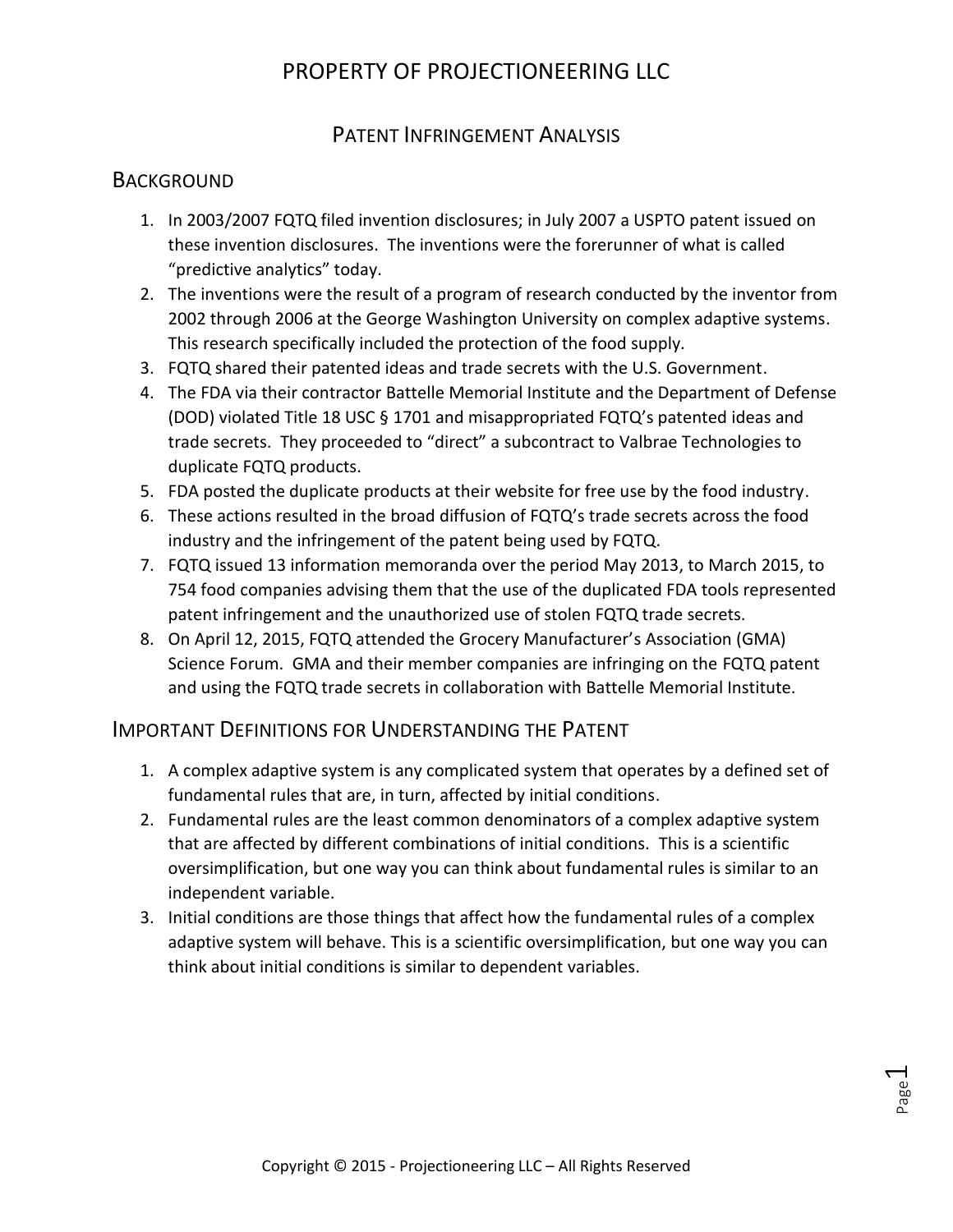#### ANALYSIS OF CLAIM 1.

| CLAIM 1.                                                                                                                                                                                |                                                                                                                                                                                                    | <b>EXPLANATION</b>                                                                                                                                                                                                            |  |  |
|-----------------------------------------------------------------------------------------------------------------------------------------------------------------------------------------|----------------------------------------------------------------------------------------------------------------------------------------------------------------------------------------------------|-------------------------------------------------------------------------------------------------------------------------------------------------------------------------------------------------------------------------------|--|--|
|                                                                                                                                                                                         | A method of assessing and managing behavior of a<br>complex adaptive system, comprising the steps of:                                                                                              | This includes all critical infrastructure systems which are<br>by definition complex and adaptive                                                                                                                             |  |  |
| <b>STEP NO.</b>                                                                                                                                                                         |                                                                                                                                                                                                    | A METHOD CONSISTING OF FIVE STEPS                                                                                                                                                                                             |  |  |
| 1.                                                                                                                                                                                      | inputting a first plurality of data<br>defining parameters of said<br>complex adaptive system;                                                                                                     | a. Continuously harvest data about a specified<br>system from the World Wide Web and other open<br>sources.<br>b. Filter, categorize and structure the data by event<br>type.                                                 |  |  |
| 2.                                                                                                                                                                                      | defining a plurality of<br>fundamental events which<br>determine behavior of said<br>complex adaptive system;                                                                                      | a. Stratify, i.e., cluster, events by type.<br>b. Define the fundamental rules, i.e., least common<br>denominators of different types of events.                                                                              |  |  |
| 3.                                                                                                                                                                                      | modifying at each of a plurality of<br>times at least one of said first<br>plurality of data to define a<br>plurality of initial conditions;                                                       | a. Define a starting population (ñ) of initial<br>conditions, i.e., things that affect how the<br>fundamental rules, i.e., common denominators, of<br>the system behave.                                                      |  |  |
| testing each of said first plurality<br>of data to determine a first subset<br>of said first plurality of data which<br>are most relevant to said plurality                             | a. Add and subtract initial conditions in different<br>combinations to test the effect of initial conditions<br>on the fundamental rules, i.e., least common<br>denominators, of system operation. |                                                                                                                                                                                                                               |  |  |
| of fundamental events for each of<br>4.<br>said plurality of initial conditions in<br>order to develop a plurality of<br>scenarios of behavior of said<br>complex adaptive system, and; |                                                                                                                                                                                                    | b. Catalogue scenarios of different system<br>behaviors given the specific combination of<br>fundamental rules and initial conditions at t1, t2,<br>$t_3$                                                                     |  |  |
| 5.<br>of being tested to indicate                                                                                                                                                       | measuring an effect of each one<br>of said plurality of initial conditions<br>of each respective one of said<br>developed plurality of scenarios on                                                | a. Quantify the degree to which different<br>combinations of initial conditions affect the<br>fundament rules of system operation to produce<br>desired/undesired system behaviors and outcomes.                              |  |  |
|                                                                                                                                                                                         | said first subset of data to provide<br>status information which is capable<br>likelihood of an event occurring in<br>said complex adaptive system.                                                | b. Statistically project system behaviors and<br>outcomes based on Monte Carlo comparison and<br>contrast with real world operating systems to<br>produce a likelihood calculation of a<br>desired/undesired event occurring. |  |  |

TABLE 1: ANALYSIS OF CLAIM 1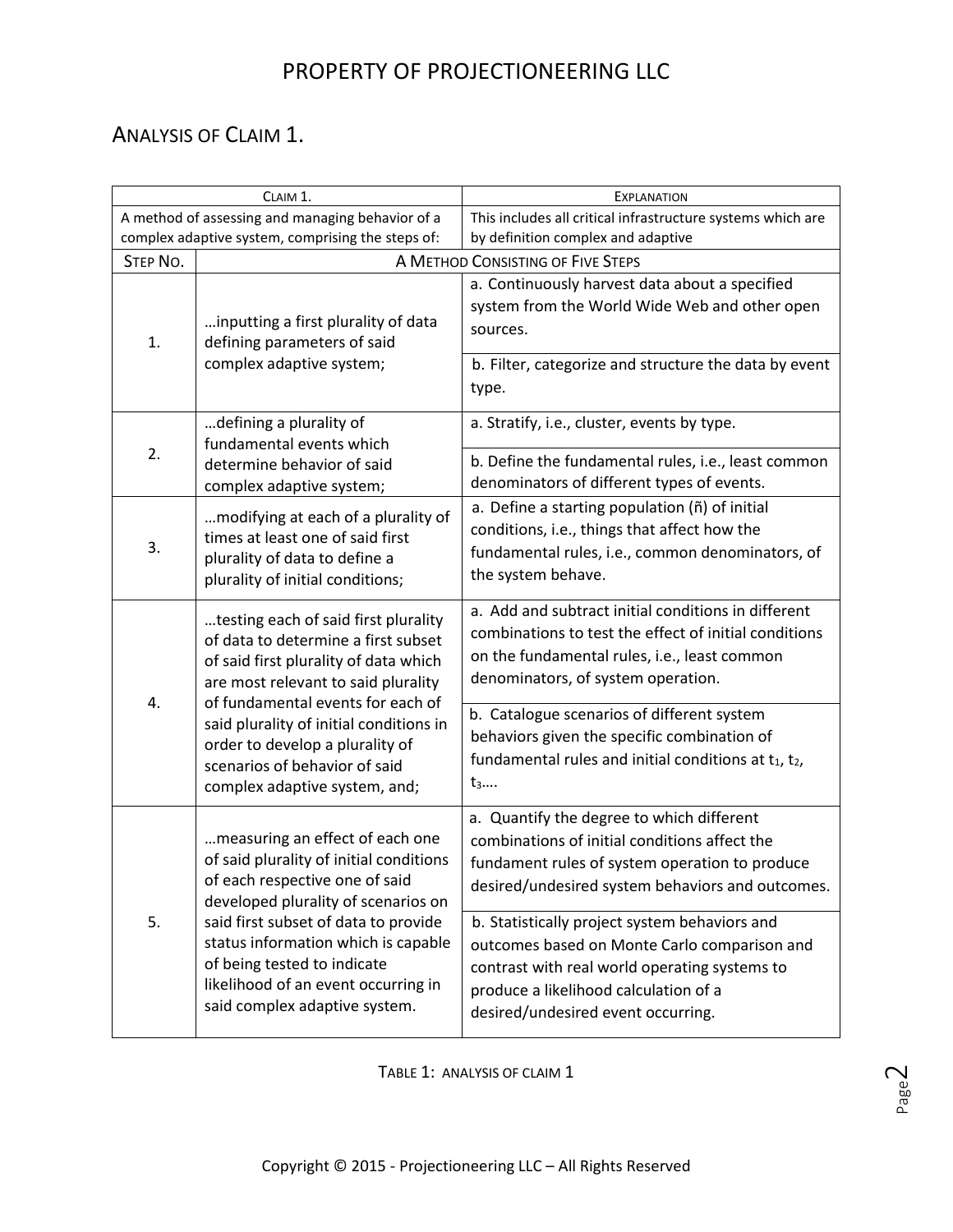# TEN (10) PROCESS STEPS TO IMPLEMENT CLAIM 1

| <b>STEP NO.</b> | <b>DESCRIPTION</b>                                                                                                                                                                                       | CLAIM NO. |
|-----------------|----------------------------------------------------------------------------------------------------------------------------------------------------------------------------------------------------------|-----------|
| 1.              | Identify a selected system, i.e., a complex adaptive system;                                                                                                                                             | 1.        |
| 2.              | Harvest events regarding the complex adaptive system;                                                                                                                                                    | 1. a.     |
| 3.              | Structure the data;                                                                                                                                                                                      | 1. b.     |
| 4.              | Stratify events by type, i.e., clustering;                                                                                                                                                               | 2.a.      |
| 5.              | Define the fundamental rules of system operation for clustered events;                                                                                                                                   | 2.b.      |
| 6.              | Determine a starting population (ñ) of initial conditions affecting the<br>fundamental rules;                                                                                                            | 3.        |
| 7.              | Test the data by adding or subtracting different combinations of initial<br>conditions to produce different system behaviors;                                                                            | 4.a.      |
| 8.              | Catalogue multiple scenarios of different system behaviors produced by the<br>addition and subtraction of initial conditions;                                                                            | 4. b.     |
| 9.              | Quantify the degree to which different combinations of initial conditions<br>affect the fundament rules of system operation                                                                              | 5.a.      |
| 10.             | Statistically project system behaviors and outcomes based on comparison<br>and contrast with real world operating systems to produce a likelihood<br>calculation of a desired/undesired event occurring. | 5. b.     |

#### TABLE 2: TEN PROCESS STEPS

### FOOD FRAUD AS A REAL WORLD EXAMPLE

| <b>STEP NO.</b> | <b>DESCRIPTION</b>                                                            | CLAIM NO. |
|-----------------|-------------------------------------------------------------------------------|-----------|
| 1.              | Food fraud is by definition a complex adaptive system;                        | 1.        |
| 2.              | Harvest food fraud events from all open sources;                              | 1.a.      |
| 3.              | Structure the data by location, date, event description, food type, event     | 1.b.      |
|                 | sequence, motivation, etc., etc.                                              |           |
| 4.              | Stratify different types of food fraud events by type, i.e., clustering;      | 2.a.      |
| 5.              | Define the fundamental rules of food fraud for the different clusters of food | 2.b.      |
|                 | fraud events;                                                                 |           |
| 6.              | Determine a starting population (ñ) of initial conditions affecting the       | 3.        |
|                 | fundamental rules for each cluster of food fraud events;                      |           |
| 7.              | Test the data by adding or subtracting different combinations of initial      | 4.a.      |
|                 | conditions affecting food fraud to produce different outcomes;                |           |
| 8.              | Catalogue multiple scenarios of different food fraud outcomes produced by     | 4.b.      |
|                 | the addition and subtraction of initial conditions;                           |           |
| 9.              | Quantify the degree to which different combinations of initial conditions     | 5.a.      |
|                 | affect the occurrence of food fraud, and;                                     |           |
| 10.             | Statistically project the probability of a type of food fraud event occurring | 5.b.      |
|                 | and the vulnerability of a given system to food fraud.                        |           |

TABLE 3: FOOD FRAUD AS A REAL WORLD EXAMPLE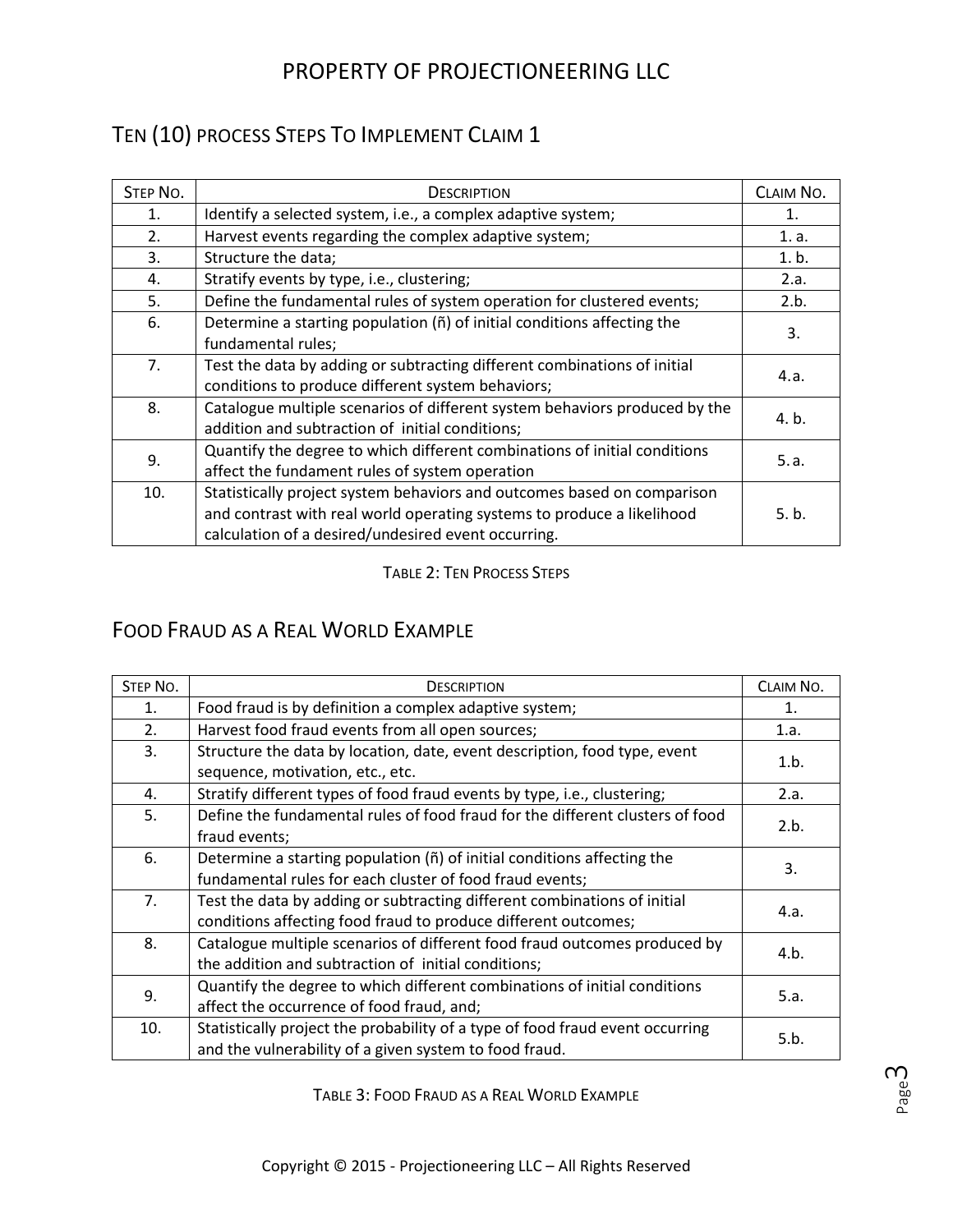## FQTQ TRADE SECRETS REVEALED BY FDA AND DIFFUSED THROUGHOUT THE FOOD **INDUSTRY**

FQTQ created a large body of trade secrets as they reduced their patent to practice. A trade secret is defined as a formula, practice, process, design, instrument, pattern, commercial method, or compilation of information which is not generally known or reasonably ascertainable by others, and by which a business can obtain an economic advantage over competitors or customers.

The misappropriation and unauthorized use of trade secret information is the key indicator of patent infringement because trade secrets are tied directly to patent claims by reduction to practice.

FQTQ maintained a large body of trade secrets as proprietary information until 2012 when the company discovered that they were published by FDA and broadly diffused across the food industry. Over the period May 2013 to March 2015 FQTQ issued 13 information memoranda to 754 food companies advising them that the use of the duplicated FDA tools represented patent infringement and the unauthorized use of stolen FQTQ trade secrets. The FQTQ misappropriated trade secret information is, however, still protected as FQTQ copyrighted information. A partial listing of former FQTQ proprietary trade secrets as they relate only to Claim 1 of the patent is set forth in Table 3, below. Other trade secrets developed as FQTQ reduced Claims 2-20 of the patent to practice are not included as part of this table.

| FQTQ TRADE SECRETS REVEALED BY FDA AND DIFFUSED THROUGHOUT THE FOOD INDUSTRY |                                                                                                                   |                                                                                                                                        |                                                                                                                            |                        |
|------------------------------------------------------------------------------|-------------------------------------------------------------------------------------------------------------------|----------------------------------------------------------------------------------------------------------------------------------------|----------------------------------------------------------------------------------------------------------------------------|------------------------|
| No.                                                                          | <b>FORMER FQTQ TRADE</b>                                                                                          | <b>EXACTLY WHAT WAS</b>                                                                                                                | <b>NOVELTY OF THE TRADE</b>                                                                                                | CLAIM NO.              |
|                                                                              | <b>SECRET</b>                                                                                                     | <b>COMPROMISED</b>                                                                                                                     | <b>SECRET</b>                                                                                                              |                        |
| 1.                                                                           | Novel means, methods<br>and techniques for<br>conducting threat<br>continuum analyses.                            | FQTQ elements of<br>prevention, the FDA uses<br>the substitute term of<br>"Intervention";<br>communication and<br>response.            | Application of systems<br>approach to food safety<br>and food defense.                                                     | 1.b.                   |
| 2.                                                                           | Novel means, methods<br>and techniques for<br>identifying indicators and<br>warnings of impending<br>food events. | FQTQ means, methods<br>and techniques for<br>determining indicators<br>and warnings, the FDA<br>uses the substitute term<br>"signals". | The use of systematic<br>"reverse engineering" of<br>food events to determine<br>the warning signs of<br>impending events. | 4. a. $& b$ .;<br>5. b |
| 3.                                                                           | Probability of occurrence<br>as a function of target<br>vulnerability and<br>consequence.                         | FQTQ method of<br>determining probability<br>of occurrence.                                                                            | Core algorithm used for<br>calculation of probability<br>of occurrence.                                                    | 5.b.                   |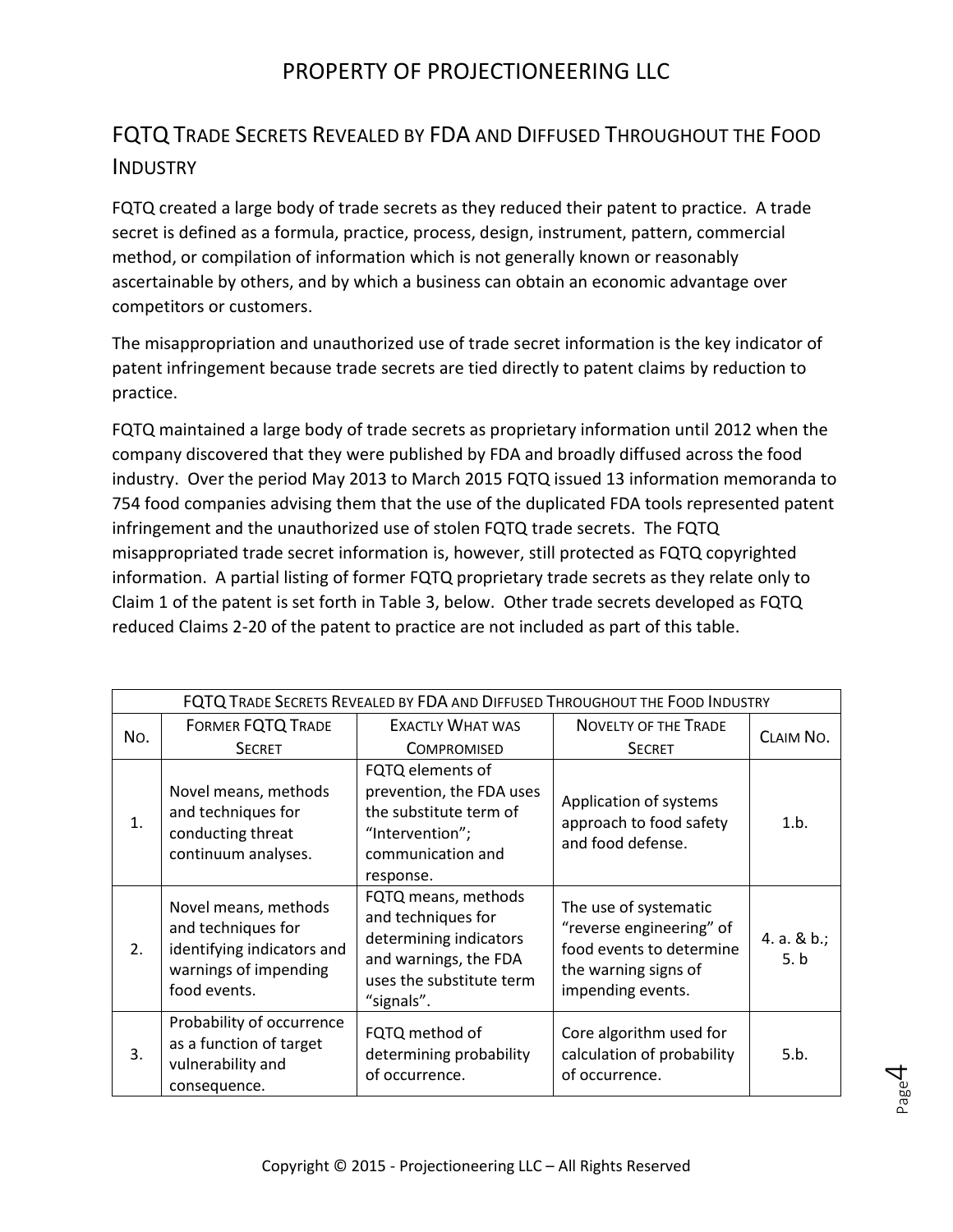| 4.  | Novel means, methods<br>and techniques for<br>determining food<br>protection risks and the<br>specific measures that<br>must be implemented to<br>mitigate risks and<br>identify interventions.                                             | FQTQ means, methods<br>and techniques for<br>identifying risk<br>mitigation, the FDA uses<br>the substitute term "risk<br>mitigation strategies".                                                                                | First application of<br>systematic method for<br>developing food safety<br>and defense<br>countermeasures.                                                                                                                                  | 5. a. & b.                         |
|-----|---------------------------------------------------------------------------------------------------------------------------------------------------------------------------------------------------------------------------------------------|----------------------------------------------------------------------------------------------------------------------------------------------------------------------------------------------------------------------------------|---------------------------------------------------------------------------------------------------------------------------------------------------------------------------------------------------------------------------------------------|------------------------------------|
| 5.  | Novel means, methods<br>and techniques for<br>creating and conducting<br>simulations.                                                                                                                                                       | FQTQ means, methods<br>and techniques for<br>simulating events.                                                                                                                                                                  | Integration of quantified<br>real world event data as<br>part of simulations of<br>possible future events.                                                                                                                                  | 1.a.;<br>4. a. & b.;<br>5. a. & b. |
| 6.  | Novel, means, methods<br>and techniques for<br>identifying and<br>prioritizing high risk areas<br>at food operations and<br>along the supply chain<br>based on probability of<br>occurrence.                                                | FQTQ means, methods<br>and techniques for<br>prioritizing risk.                                                                                                                                                                  | Systematic method to<br>quantify risk based on<br>probability of<br>occurrence.                                                                                                                                                             | 4.a & b.;<br>5. a. & b.            |
| 7.  | Novel, means, methods<br>and techniques for<br>"reverse engineering" of<br>past and simulated<br>events.                                                                                                                                    | FQTQ means, methods<br>and techniques for<br>structuring event data.                                                                                                                                                             | The use of event<br>sequence and threat<br>continuum analysis as a<br>systems approach to<br>food defense and safety.                                                                                                                       | 1. $b$ .;<br>2. a.                 |
| 8.  | Novel, means, methods<br>and techniques for the<br>identification of high risk<br>agents.                                                                                                                                                   | FQTQ means, methods and techniques for gathering,<br>deconstructing and analyzing, as complex adaptive<br>systems, food incidents and related data to identify<br>high risk agents.                                              |                                                                                                                                                                                                                                             |                                    |
| 9.  | Novel, means, methods<br>and techniques for the<br>identification, gathering<br>and analysis of data to<br>produce actionable<br>knowledge for risk<br>mitigation.                                                                          | FQTQ means, methods and techniques for identifying<br>the types of data that should be collected and<br>subjected to analysis in order to identify actionable<br>intelligence to prevent food safety and food defense<br>events. |                                                                                                                                                                                                                                             | All claims<br>$1. - 5.$            |
| 10. | Novel, means, methods<br>and techniques for risk<br>reduction based on the<br>"reverse engineering" of<br>past food events, use of<br>futures driven scenarios<br>and the application of<br>advanced science and<br>information technology. | Methods used to identify<br>risks and their associated<br>risk reduction measures;<br>the FDA substitutes the<br>term "mitigation<br>strategies" for risk<br>countermeasures.                                                    | Reverse engineering of<br>events; harvesting and<br>analysis of real world<br>event data; clustering of<br>events by type; futures<br>driven scenarios and the<br>use of computer analytics<br>to project<br>desired/undesired<br>outcomes. |                                    |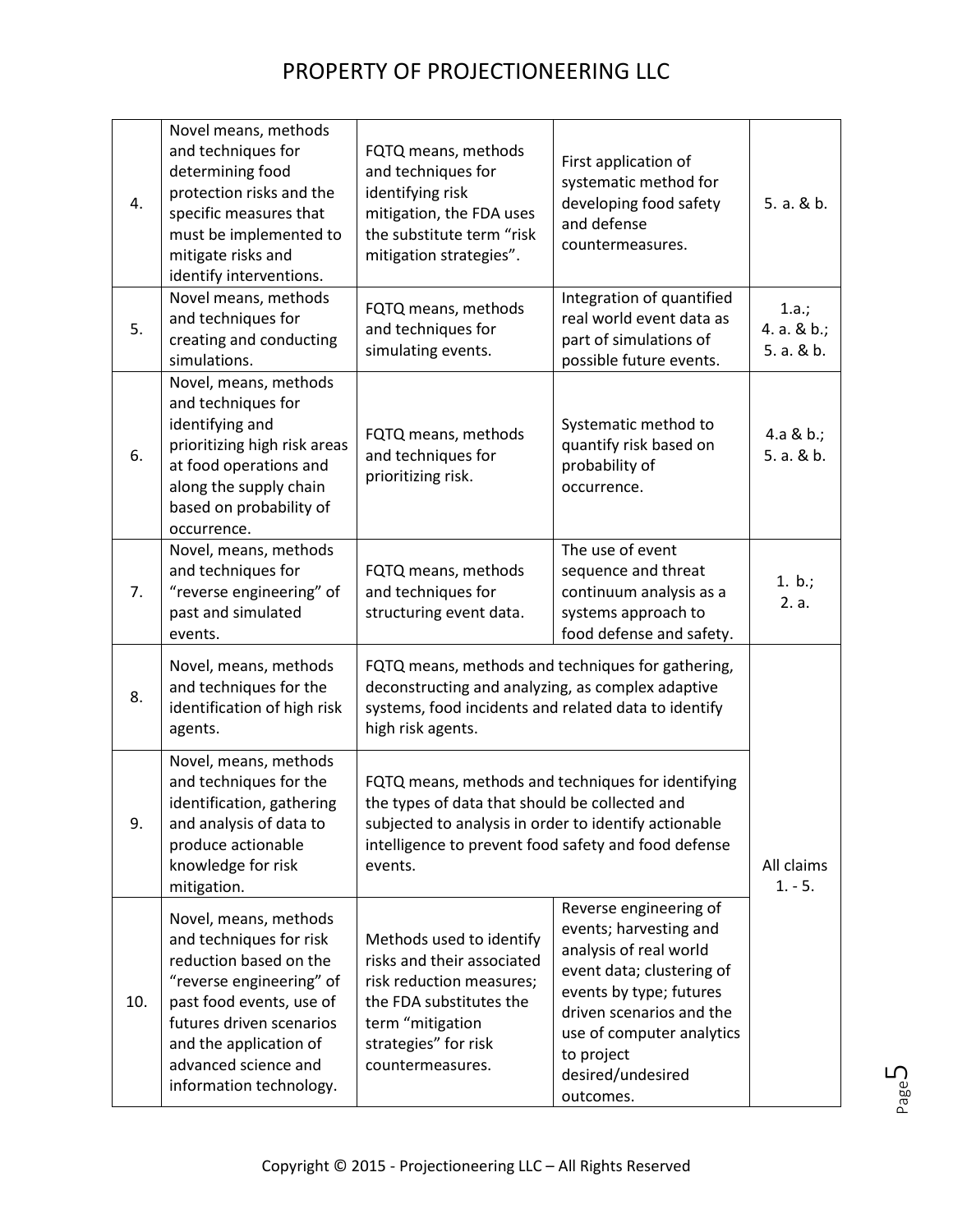| 11. | Novel systems risk model<br>that subsumes food<br>operations, food defense<br>and food safety, i.e., the<br>food safeguards triad.                                                                                       | Food systems risk model.                                                                                                                                                     | An all hazards approach<br>to food protection<br>including all aspects of<br>operations, security and<br>safety.                                                                                                                                                                          | 1.b.                                                       |
|-----|--------------------------------------------------------------------------------------------------------------------------------------------------------------------------------------------------------------------------|------------------------------------------------------------------------------------------------------------------------------------------------------------------------------|-------------------------------------------------------------------------------------------------------------------------------------------------------------------------------------------------------------------------------------------------------------------------------------------|------------------------------------------------------------|
| 12. | Novel, means, methods<br>and techniques for<br>continuous performance<br>assessment through<br>perpetual assessment<br>and inspection.                                                                                   | Methods for tying<br>continuous operational<br>performance with<br>perpetual assessment<br>and inspection; the FDA<br>uses the substitute term<br>"inspectional strategies." | Assessment and<br>inspection based on<br>continuous analysis of<br>changes in the risk<br>environment.                                                                                                                                                                                    | 1.a.;<br>5.b.                                              |
| 13. | Novel, means, methods<br>and techniques for<br>targeting the use of<br>resources to obtain the<br>greatest risk reduction<br>value at the most<br>reasonable cost.                                                       | Methods to determine<br>performance and best<br>investments to mitigate<br>risk; the FDA substitutes<br>the term "mitigating<br>strategies" for "best<br>investments."       | Prioritization of<br>performance criteria<br>based on quantitatively<br>deduced risk reduction<br>value.                                                                                                                                                                                  | 4.a & b.;<br>5.a & b.                                      |
| 14. | Novel, means, methods<br>and techniques for<br>integrally tying the use of<br>specific information<br>technology applications<br>to food industry<br>operational<br>requirements.                                        | Methods for integrally<br>tying information<br>technology to create<br>operational risk<br>management tools that<br>include assessment,<br>prevention and response.          | Computer data<br>interfaces; analytic<br>treatments of data;<br>organization (ontologies<br>and taxonomies),<br>presentation and<br>visualization of data;<br>system architectures.                                                                                                       | 1.a & $b$ .;<br>$2.a. & b.$ ;<br>3.a;<br>4.a & b.;<br>5.a. |
| 15. | Novel food protection<br>systems model and the<br>means, methods and<br>techniques for treating<br>food protection as a<br>science that relies on<br>quantitative statistical<br>methods for determining<br>risk values. | The systems model and<br>means, methods and<br>techniques for the<br>quantitative valuation of<br>risk values.                                                               | Integration of Likert<br>scales to provide baseline<br>risk values whose fidelity<br>increases as the<br>population (ñ) of events<br>increases; reverse<br>engineering of real world<br>events to quantify risk<br>values using a systems<br>model; application of<br>computer analytics. | All claims<br>$1. - 5.$                                    |
| 16. | Novel, means, methods<br>and techniques for<br>combining modeling,<br>science-based, i.e.,                                                                                                                               | Methods for creating<br>databases; combining<br>models, quantitative<br>analysis and computers                                                                               | Harvesting actual events;<br>structuring the data;<br>creating event clusters;<br>reverse engineering of                                                                                                                                                                                  |                                                            |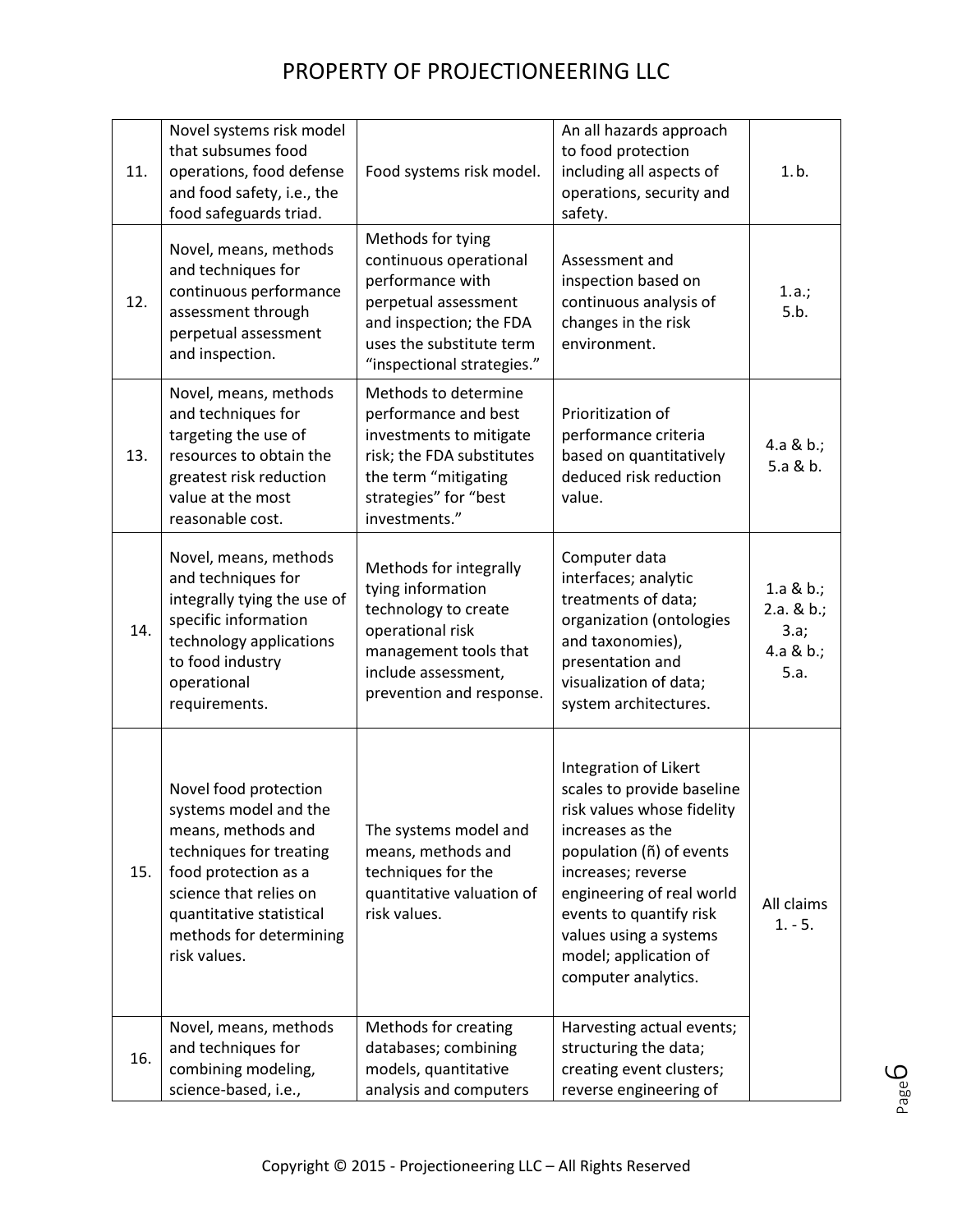|     | quantitative, analysis and<br>advanced information<br>technology to produce<br>operational food<br>protection software<br>applications for the food<br>industry.                                                                                                                                                                                                                         | for the production of<br>food protection software.                                                | events; creation of causal<br>event sequences;<br>creation of event<br>scenarios; Monte Carlo<br>analysis of event<br>scenarios; computer data<br>interfaces; analytic<br>treatments of data;<br>organization (ontologies<br>and taxonomies),<br>presentation and<br>visualization of data;<br>system architectures.                                                                                                                                                                                                                               |                                            |
|-----|------------------------------------------------------------------------------------------------------------------------------------------------------------------------------------------------------------------------------------------------------------------------------------------------------------------------------------------------------------------------------------------|---------------------------------------------------------------------------------------------------|----------------------------------------------------------------------------------------------------------------------------------------------------------------------------------------------------------------------------------------------------------------------------------------------------------------------------------------------------------------------------------------------------------------------------------------------------------------------------------------------------------------------------------------------------|--------------------------------------------|
| 17. | Novel, means, methods<br>and techniques for<br>identifying and<br>scientifically<br>characterizing the critical<br>nodes of complex<br>adaptive systems; critical<br>node are defined as the<br>most sensitive parts of a<br>complex food system<br>that are most sensitive to<br>changes in their<br>environments and the<br>means, methods and<br>techniques used to<br>identify them. | The means, methods and<br>techniques for identifying<br>and characterizing critical<br>nodes.     | Harvest the data;<br>structure the data;<br>stratify (cluster) the data<br>by event type; define<br>fundamental rules;<br>create starting<br>population of initial<br>conditions; test the data<br>to produce different<br>outcomes; catalogue<br>scenarios; quantify the<br>degree to which different<br>combinations of initial<br>conditions affect the<br>occurrence of food<br>incidents; Statistically<br>project the probability of<br>a type of food fraud<br>event occurring and the<br>vulnerability of a given<br>system to food fraud. | All claims<br>$1. - 5.$                    |
| 18. | Novel, means, methods<br>and techniques for<br>determining best<br>response alternatives for<br>food events.                                                                                                                                                                                                                                                                             | Methods for determining<br>best response<br>alternatives for<br>responses to food<br>emergencies. | Stratify like events;<br>reverse engineer the<br>events; use contrast and<br>comparison with actual<br>events to determine<br>what works and what<br>does not work; develop<br>response templates that<br>reflect best lessons<br>learned and projected<br>future events.                                                                                                                                                                                                                                                                          | 2.b.;<br>3.a.;<br>4.a. $& b.;$<br>5.a. &b. |

 $\overline{\phantom{1}}$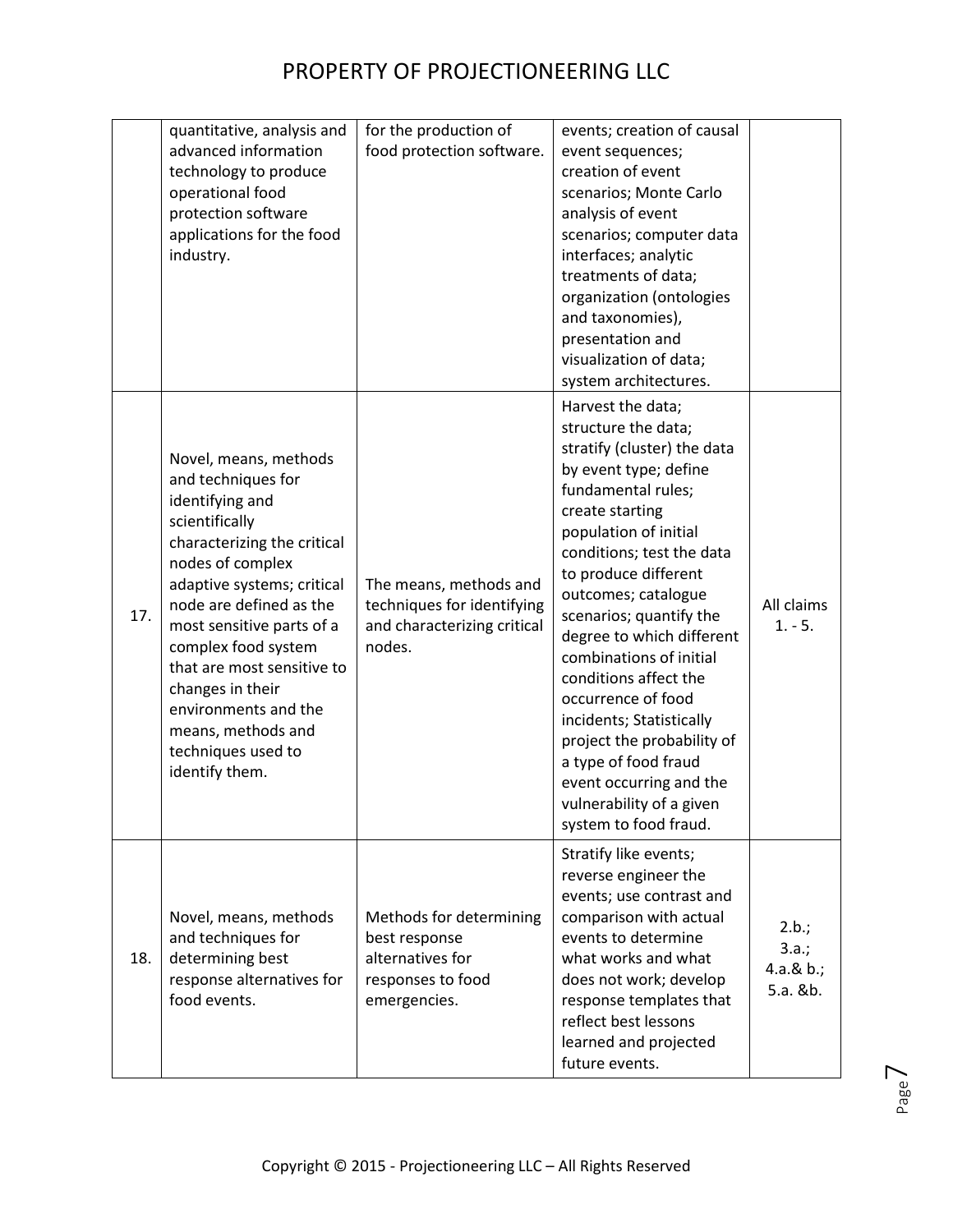| 19. | Novel, means, methods<br>and techniques for<br>developing operational<br>software tools.                                                                                                                        | Methods for developing<br>operational food safety,<br>food defense and food<br>fraud software tools.                                                                                                                                                                                                                    | Continuous harvesting<br>and analysis of food<br>events including<br>environmental events;<br>real time reporting; for<br>food defense and food<br>fraud; application of<br>forensic analysis; applies<br>projective analytics and<br>modeling to produce<br>quantitative risk values.                              | All claims<br>$1. - 5.$                    |
|-----|-----------------------------------------------------------------------------------------------------------------------------------------------------------------------------------------------------------------|-------------------------------------------------------------------------------------------------------------------------------------------------------------------------------------------------------------------------------------------------------------------------------------------------------------------------|---------------------------------------------------------------------------------------------------------------------------------------------------------------------------------------------------------------------------------------------------------------------------------------------------------------------|--------------------------------------------|
| 20. | Novel, means, methods and techniques for<br>preventing events.                                                                                                                                                  |                                                                                                                                                                                                                                                                                                                         | Stratify like events;<br>reverse engineer the<br>events; use contrast and<br>comparison with actual<br>events to determine<br>what works and what<br>does not work; identify<br>preventive measures.                                                                                                                | 2.b.;<br>3.a.;<br>4.a. $& b.;$<br>5.a. &b. |
| 21. | Novel, means, methods<br>and techniques for<br>identifying and<br>scientifically<br>characterizing<br>fundamental rules and<br>initial conditions of food<br>systems and scientifically<br>quantifying results. | Methods for relating<br>independent and<br>independent variables<br>affecting all aspects of<br>food protection including<br>economic product values<br>such as volume, scarcity;<br>ease, testing,<br>governance, inherent<br>properties of<br>commodities, cultural,<br>historic, sourcing and<br>origins of product. | Country of origin<br>intelligence including<br>current and anticipated<br>production, growing<br>conditions, past and<br>anticipated harvest,<br>exports and imports by<br>commodity type, price,<br>levels of in-country<br>corruption, child labor,<br>human and drug<br>trafficking and many<br>other variables. | 2.b.;<br>3.a.;<br>$4.a & b.$ ;<br>5.a & b. |
| 22. | Novel, means, methods<br>and techniques for<br>trends analysis and<br>scientifically projecting<br>(based on statistical<br>methods) the likelihood<br>of occurrence.                                           | Specific methods of trend analysis that rely on<br>statistical projection of events based on initial<br>conditions and their affect on fundamental rules of<br>food system behavior.                                                                                                                                    |                                                                                                                                                                                                                                                                                                                     |                                            |
| 23. | Novel, means, methods<br>and techniques for<br>enhancing the<br>transparency of the food<br>supply system from<br>commodity origination<br>through consumption.                                                 | Methods for enhancing<br>the transparency of the<br>food supply system.                                                                                                                                                                                                                                                 | Use of real time data;<br>quantification of food<br>defense, safety and food<br>fraud criteria; statistical<br>development of high risk<br>locations by commodity<br>type; chain of custody                                                                                                                         | 1.a;<br>2.a.;<br>4.b.;<br>5a. & b.         |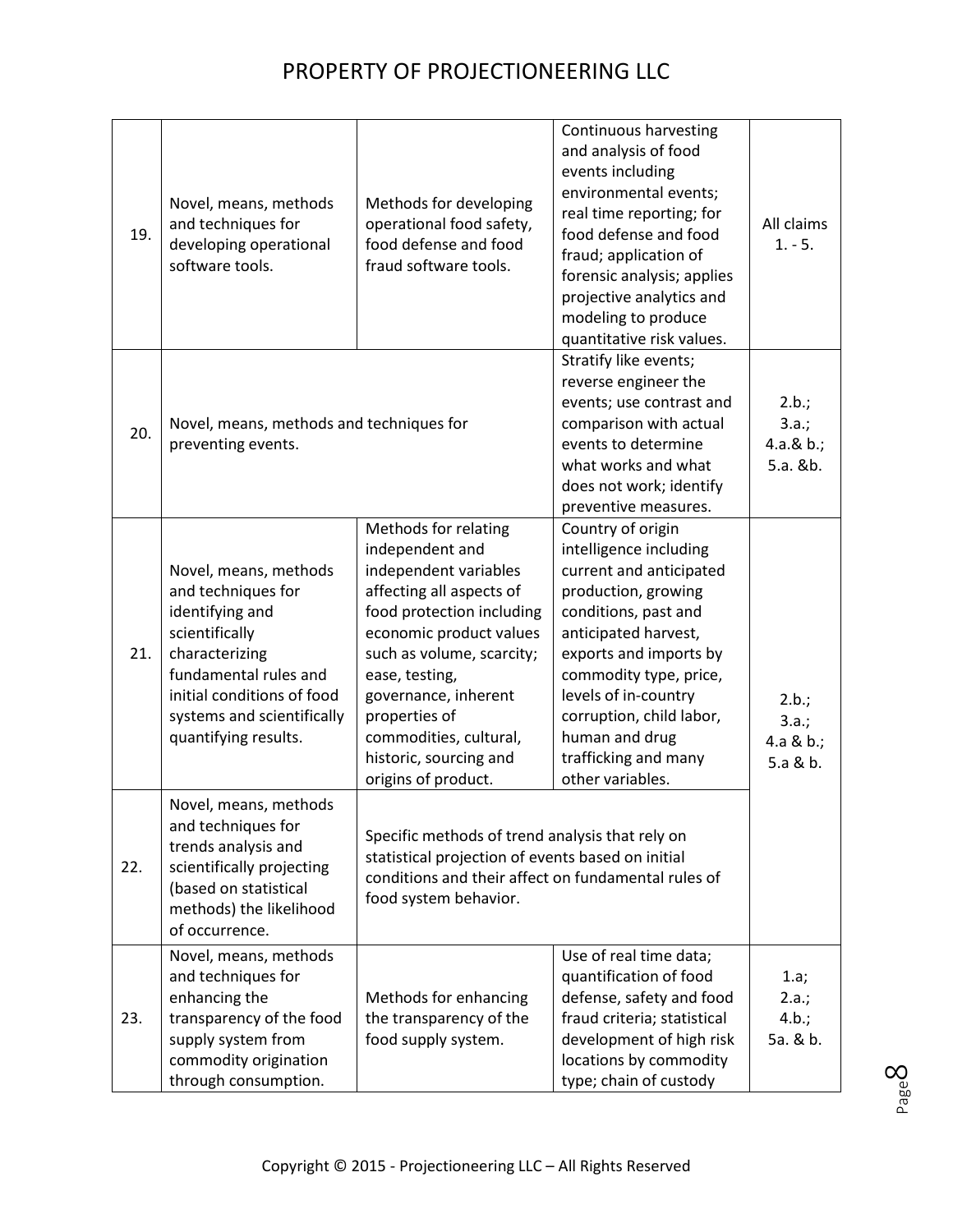|     |                                                                                                                                                                      |                                                                                                                                                      | certifications, violators<br>list.                                                                                                                                                                                                                                                                                                                                                                                                                                                                                                                 |                                                |
|-----|----------------------------------------------------------------------------------------------------------------------------------------------------------------------|------------------------------------------------------------------------------------------------------------------------------------------------------|----------------------------------------------------------------------------------------------------------------------------------------------------------------------------------------------------------------------------------------------------------------------------------------------------------------------------------------------------------------------------------------------------------------------------------------------------------------------------------------------------------------------------------------------------|------------------------------------------------|
| 24. | Novel, means, methods<br>and techniques for<br>generating near real time<br>quantitative risk values<br>to drive risk management<br>software.                        | Methods for creating<br>dynamic risk<br>management software.                                                                                         | Harvest the data;<br>structure the data;<br>stratify (cluster) the data<br>by event type; define<br>fundamental rules;<br>create starting<br>population of initial<br>conditions; test the data<br>to produce different<br>outcomes; catalogue<br>scenarios; quantify the<br>degree to which different<br>combinations of initial<br>conditions affect the<br>occurrence of food<br>incidents; Statistically<br>project the probability of<br>a type of food fraud<br>event occurring and the<br>vulnerability of a given<br>system to food fraud. | All claims<br>$1. - 5.$                        |
| 25. | Novel, means, methods<br>and techniques for the<br>use of frequency $(\omega)$ ;<br>relational attractions and<br>the threat continuum for<br>the weighting of risk. | Methods for weighting<br>frequency and relational<br>attractions among<br>fundamental rules and<br>the initial conditions of<br>food supply systems. | Core algorithms; threat<br>continuum analysis; use<br>of Likert scales to<br>produce baseline risk<br>values whose fidelity<br>increases as the<br>population (ñ) of<br>analyzed events<br>increases; application of<br>analytics in near real<br>time, etc.                                                                                                                                                                                                                                                                                       | 1.b;<br>2.b;<br>3.a.;<br>4a. & b.;<br>5.a & b. |
| 26. | Novel, means, methods<br>and techniques for<br>bridging the gap between<br>qualitative social process<br>and quantitative<br>scientific reality.                     | Means, methods and<br>techniques for bridging<br>the gap between<br>qualitative social process<br>and quantitative<br>scientific reality             | Decision path analysis-<br>integration of quantified<br>real world event data as<br>part of simulations of<br>possible future events;<br>"reverse engineering" of<br>food events to determine<br>the warning signs of<br>impending events                                                                                                                                                                                                                                                                                                          | All claims<br>$1. - 5.$                        |

TABLE 4: FQTQ TRADE SECRETS REVEALED BY FDA AND DIFFUSED THROUGHOUT THE FOOD INDUSTRY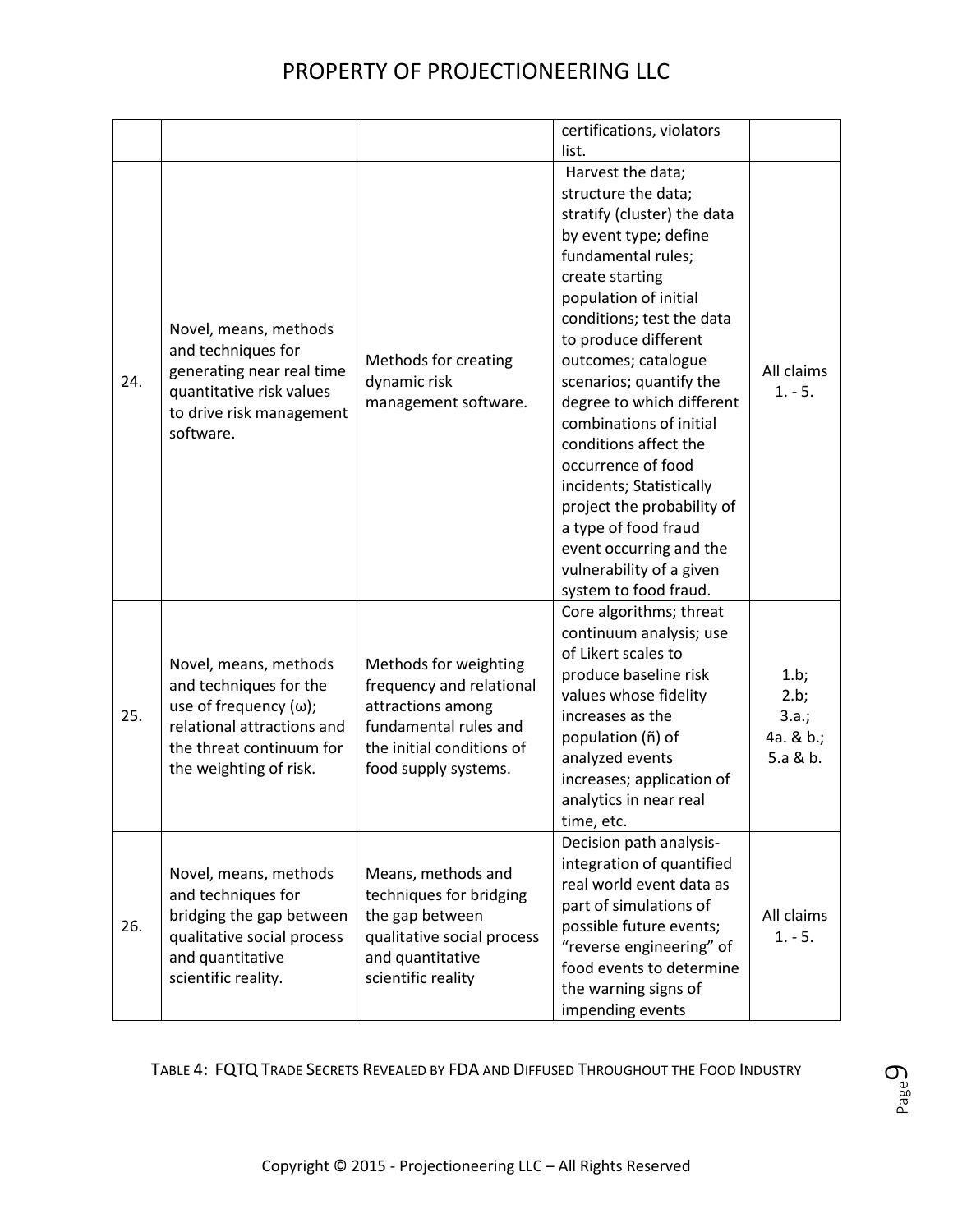|                                                                                                                                                                                                                                                                                                    |                                                                                                   | <b>MISAPPROPRIATED BY GMA</b>                |  |
|----------------------------------------------------------------------------------------------------------------------------------------------------------------------------------------------------------------------------------------------------------------------------------------------------|---------------------------------------------------------------------------------------------------|----------------------------------------------|--|
| <b>FQTQ PATENTED IDEA</b>                                                                                                                                                                                                                                                                          | <b>FORMER FQTQ TRADE SECRETS</b>                                                                  | <b>AND THEIR MEMBERS</b><br><b>YES</b><br>No |  |
| CLAIM 1: Food fraud is by definition a<br>complex adaptive system; harvest<br>food fraud events from all open<br>sources; structure the data by<br>location, date, event description,<br>food type, event sequence,<br>motivation, etc., etc                                                       | 1; 5; 7; 8; 9; 10; 11; 12; 14;<br>15; 16; 17; 19; 23; 26; 25,<br>and; 26                          | X                                            |  |
| CLAIM 2: Stratify different types of<br>food fraud events by type, i.e.,<br>clustering; define the fundamental<br>rules of food fraud for the different<br>clusters of food fraud events                                                                                                           | 7; 8; 9; 10; 14; 15; 16; 17;<br>18; 19; 20; 21; 22; 23; 24;<br>25, and; 26                        | X                                            |  |
| CLAIM 3: Determine a starting<br>population (ñ) of initial conditions<br>affecting the fundamental rules for<br>each cluster of food fraud events                                                                                                                                                  | 8; 9; 10; 14; 15; 16; 17; 18;<br>19; 20; 21; 22; 24; 25, and;<br>26                               | X                                            |  |
| CLAIM 4: Test the data by adding or<br>subtracting different combinations of<br>initial conditions affecting food fraud<br>to produce different outcomes;<br>catalogue multiple scenarios of<br>different food fraud outcomes<br>produced by the addition and<br>subtraction of initial conditions | 2; 5; 6; 8; 9; 10; 13; 14; 15;<br>16; 17; 18; 19; 20; 21; 22;<br>23; 24; 25, and 26               | X                                            |  |
| CLAIM 5: Quantify the degree to<br>which different combinations of<br>initial conditions affect the<br>occurrence of food fraud; statistically<br>project the probability of a type of<br>food fraud event occurring and the<br>vulnerability of a given system to<br>food fraud                   | 2; 3; 4; 5; 6; 8; 9; 10; 12;<br>13; 14; 15; 16; 17; 18; 19;<br>20; 21; 22; 23; 24; 25, and;<br>26 | X                                            |  |

#### FQTQ INTELLECTUAL PROPERTY MISAPPROPRIATED BY GMA MEMBERS AND CONSULTANTS

TABLE 5: FQTQ INTELLECTUAL PROPERTY MISAPPROPRIATED BY GMA MEMBERS AND CONSULTANTS

Page10